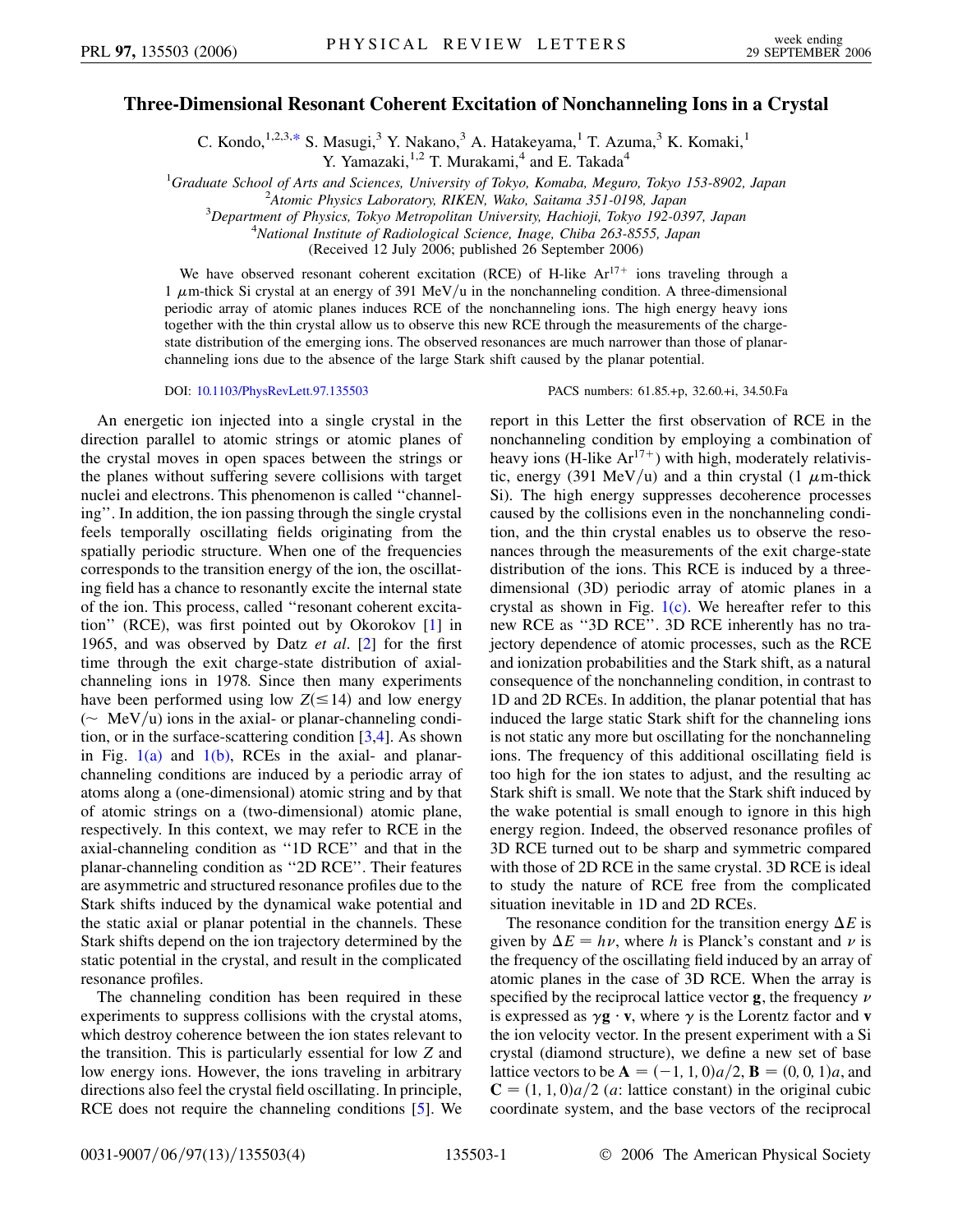<span id="page-1-2"></span>

<span id="page-1-0"></span>FIG. 1 (color). Configurations of the ion velocity **v** in a Si crystal. Three kinds of periodic arrays are shown: (a) atoms in an atomic string  $(1D)$  in the  $[110]$  axial-channeling condition; (b) atomic strings on an atomic plane (2D) in the (220) planarchanneling condition; (c) atomic planes in the crystal (3D) in the nonchanneling condition. **A**, **B**, and **C** represent the base lattice vectors. The (220) atomic plane is spanned by **A** and **B**, and the  $(004)$  atomic plane by **A** and **C**. SP and SR are the projections of  **on the (004) and (220) atomic planes.**  $\overline{SQ}$  **is the projection** of SP on the [110] axis.  $\theta$  is the angle between SV and SP,  $\phi$ between  $\overrightarrow{SP}$  and  $\overrightarrow{SQ}$ .

lattice are expressed as  $A^* = (-1, 1, 0)/a$ ,  $B^* =$  $(0, 0, 1)/a$ , and  $\mathbb{C}^* = (1, 1, 0)/a$ . A reciprocal lattice vector is then represented by  $g = kA^* + lB^* + mC^*$ , where  $(k, l, m)$  is the Miller index specifying an array of atomic planes in terms of the new set of base vectors. As shown in Fig.  $1(c)$ , we define the angle of the ion velocity with respect to the (004) atomic plane as  $\theta$ , and the angle of the ion velocity projected on the (004) atomic plane with respect to the [110] axis as  $\phi$ . The ion velocity is expressed as  $\mathbf{v} = v(\hat{\mathbf{A}}\cos\theta\cos\phi + \hat{\mathbf{B}}\sin\theta + \hat{\mathbf{C}}\cos\theta\sin\phi)$ , where *v* is the absolute value of the velocity, and  $\hat{A}$ ,  $\hat{B}$ ,  $\hat{C}$  are the unit vectors along **A**, **B**, **C**, respectively. Accordingly, the resonance condition is obtained as,

<span id="page-1-1"></span>
$$
\Delta E = h\nu = \frac{h\gamma v}{a} \{\sqrt{2}(k\cos\phi + m\sin\phi)\cos\theta + l\sin\theta\}.
$$
 (1)

We can readily prepare the resonance condition by varying the angles  $\theta$  and  $\phi$ , keeping the ion velocity  $\nu$  constant. When  $\phi = 0^{\circ}$ , the incident direction of the ion satisfies the

(220) planar-channeling condition regardless of  $\theta$ . It is also noted that the extinction rule of the resonance, which originates from the destructive interference of the oscillating fields, is  $k + l + m =$  odd or  $2k + l = 4j + 2$ , where *j* is an integer  $[6,7]$  $[6,7]$ .

We investigated the 3D RCE of a 1s electron to the  $n =$ 2 states in H-like  $Ar^{17+}$  ions through the measurements of the exit charge-state distribution of the ions as functions of the angles  $\theta$  and  $\phi$  by tilting the crystal. The beam energy was evaluated to be 391.07 MeV/u, which will be dis-cussed later. Figure [2](#page-2-0) bottom shows the relation between  $\theta$ and  $\phi$  satisfying the resonance conditions for the 1*s*-2*p* transitions with the transition energies in vacuum in the investigated range of the angles  $\theta$  and  $\phi$ . In the planarchanneling condition, the two points on the line of  $\phi = 0^{\circ}$ satisfy the 2D RCE conditions for the  $1s-2p_{1/2}$  and  $1s-2p_{3/2}$  transitions. They are specified by the 2D Miller index  $(k, l) = (1, 1)$ . As deviating from the planarchanneling condition by increasing  $\phi$ , each resonance condition splits into several lines corresponding to the additional Miller index *m*.

The experimental setup was described in detail elsewhere [\[7,](#page-3-7)[8\]](#page-3-8). The experiments were performed at the Heavy Ion Medical Accelerator in Chiba (HIMAC). A 50 mm-thick collimator with a hole of 0.6 mm in diameter, and a 50 mm-thick horizontal slit of 0.2 mm in width were located 650 cm and 50 cm upstream of the target crystal, respectively. The ions were injected into the Si crystal mounted on a three-axis goniometer. The charge-state distribution of the emerging ions was measured with a combination of a charge separation magnet and a 2D position-sensitive Si detector located 120 cm and 550 cm downstream of the target, respectively. The beam divergence was 0.04 mrad, evaluated by the beam profile on the 2D detector and the configuration of the beam transport.

The thickness of the Si target was measured to be 1.0  $\mu$ m by the energy loss of alpha particles emitted from 241Am. This thickness is crucial for the observation of 3D RCE as a decrease of the survived  $Ar^{17+}$  fraction. The mean free paths of collisional ionization of the  $Ar^{17+}$ ions are estimated to be 4.3  $\mu$ m for the nonexcited (1*s*) ions and 1.0  $\mu$ m for the excited (2*p*) ions, respectively [[9\]](#page-3-9). This means that a large fraction of the nonexcited ions survive from ionization, while a significant fraction of the excited ions are ionized during the travel in the 1.0  $\mu$ m-thick Si.

We first investigated  $\phi$  dependence of the survived  $Ar^{17+}$  fraction of the emerged ions under the non-RCE condition. In the (220) planar-channeling condition ( $\phi$  = 0.000°), the fraction was 0.83. It decreased to 0.67 at  $\phi =$ 0.015°. At  $\phi > 0.020$ °, where the ions were not channeling, the fraction took a constant value of 0.72, which was well reproduced by the theoretical estimation [\[9\]](#page-3-9).

We next measured the 2D RCE profile, i.e., the survived Ar<sup>17+</sup> fraction as a function of  $\theta$  in the (220) planarchanneling condition (keeping  $\phi = 0.000^{\circ}$ ). The fraction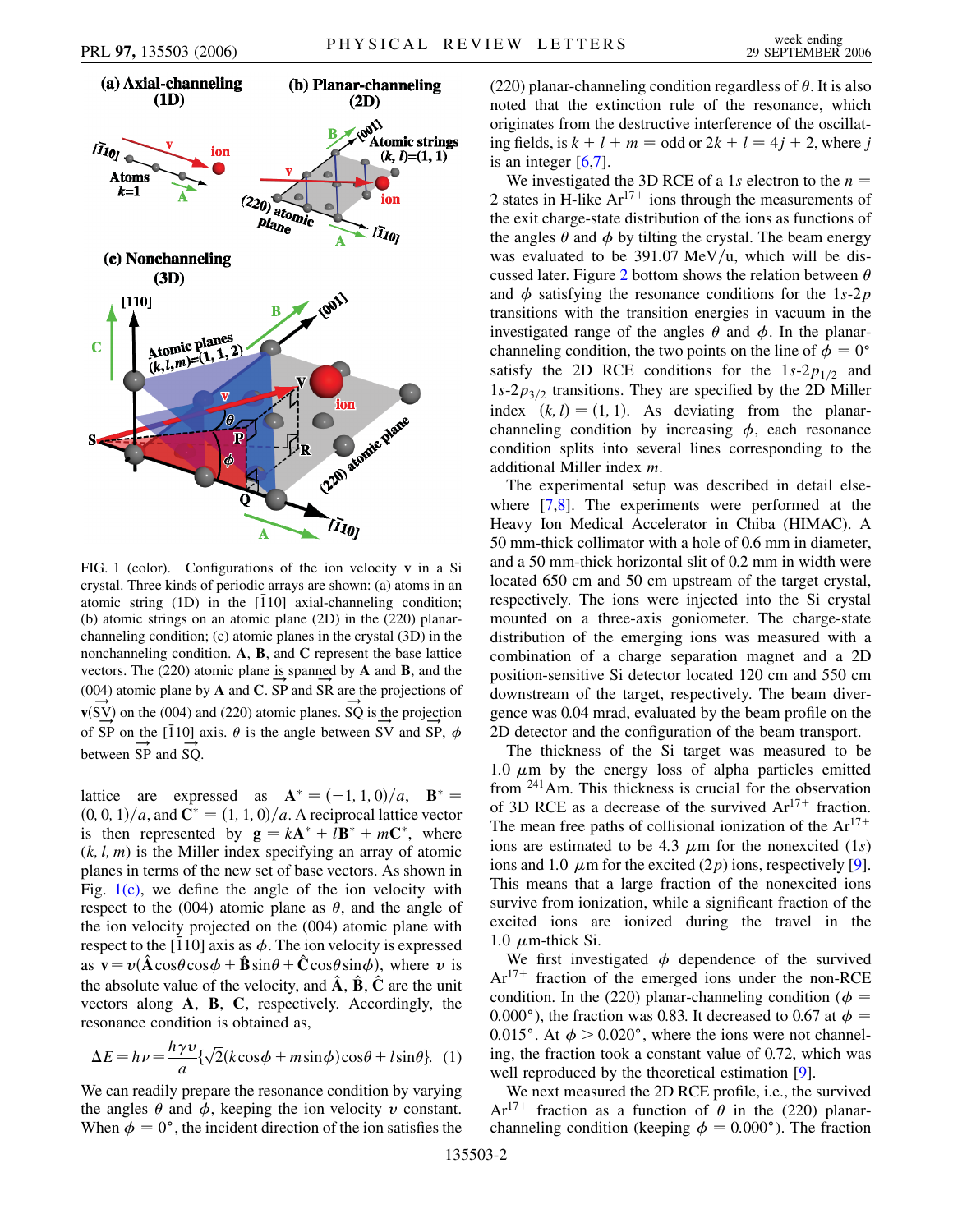<span id="page-2-0"></span>

<span id="page-2-1"></span>FIG. 2 (color online). Bottom—the resonance conditions of  $1s-2p_{1/2}$  (dashed line) and  $1s-2p_{3/2}$  (solid line) transitions of the 391.07 MeV/u H-like  $Ar^{17+}$  ion for  $(k, l, m) = (1, 1, m)$  (*m* =  $-4, -2, 0, 2, 4$ . The horizontal arrows indicate the scanned regions in the present experiment. The survived fraction of Hlike  $Ar^{17+}$  ions measured as a function of  $\theta$  keeping (a)  $\phi = 0.000^{\circ}$ , the (220) planar-channeling condition, and (b)  $\phi = 0.080^{\circ}$ , (c)  $\phi = 0.100^{\circ}$ , the nonchanneling conditions. The survived fraction is normalized to the value in the non-RCE condition. The vertical arrows on the lower axes indicate the resonance conditions for  $1s-2p_{1/2}$  and  $1s-2p_{3/2}$ . The additional scale in (c) is the transition energy calculated with Eq. ([1](#page-1-1)) for  $(k, l, m) = (1, 1, 0).$ 

normalized to the non-RCE value is shown in Fig. [2\(a\)](#page-2-1). The normalized fraction decreases by 3% at maximum on resonance. The resonance exhibits a broad and shallow profile. The fine structure of the  $2p_{1/2}$  and  $2p_{3/2}$  states, previously observed in the same conditions except the crystal thickness (21 and 94.7  $\mu$ m), is not resolved clearly  $[10,11]$  $[10,11]$ . We here give a qualitative explanation of this difference as follows. The ions traveling close to the (220) atomic planes have large probabilities of RCE and the subsequent ionization compared to the ions in the channel center. Furthermore, these ions suffer the large Stark shift ( $\sim$ 5 eV at maximum [\[7\]](#page-3-7)) due to the coupling between the 2*s* and 2*p* states, which leads to the broadening of the resonance profile for the thin crystal. As the crystal thickness increases, the resonance profile gets deeper. However, the contribution to the profile from the ions close to the atomic planes saturates, and the role of the ions in the channel center is, in turn, emphasized. As a result, the fine structure is resolved.

We proceeded to the measurement of the 3D RCE resonance profiles as a function of  $\theta$  in the nonchanneling conditions (keeping  $\phi = 0.080^{\circ}$  and 0.100°). As shown in Figs.  $2(b)$  and  $2(c)$ , we found three pairs of distinct decreases of the normalized fraction due to 3D RCE corresponding to  $(k, l, m) = (1, 1, 2), (1, 1, 0),$  and  $(1, 1, -2)$ . The maximum decrease amounts to 7% at  $\phi = 0.100^{\circ}$ . The deeper resonance of  $2p_{3/2}$  than  $2p_{1/2}$  is basically explained by the higher multiplicity of the  $2p_{3/2}$  state.

The remarkable feature of 3D RCE is the drastic narrowing of the resonance profile compared with 2D RCE. Namely, the static Stark shifts of the  $2p_{1/2}$  and  $2p_{3/2}$  states due to the coupling to the 2*s* state disappear in the nonchanneling condition. It is explained by the fact that the electric field derived from the (220) planar potential, which induces the static Stark shift for the channeling ions, acts as a rapidly oscillating field on the nonchanneling ions, since the ions traverse the (220) atomic planes many times as shown in Fig. [3.](#page-3-12) This oscillating field induces the ac Stark shift, which is, however, small because the frequency of the field is far from the energy differences between the 2*s* and 2*p* states. We roughly estimate this small shift in the framework of the standard perturbative treatment of the ac stark shift [[12](#page-3-13)]. The ions in the nonchanneling condition feel the (220) planar field as

$$
F(t) = \sum_{m=2}^{+\infty} F_m \sin(2\pi \nu_m t) \qquad (m: \text{ even}). \tag{2}
$$

*Fm* is the Fourier component corresponding to the  $(k, l, m) = (0, 0, m)$  planes. The frequency  $\nu_m$  is derived  $(x, t, m) = (0, 0, m)$  planes. The frequency  $\nu_m$  is derived<br>from Eq. ([1](#page-1-1)) as  $(\gamma v/a) \sqrt{2}m \cos \theta \sin \phi$ . The ac stark shift caused by this field is expressed as

$$
\delta E = \sum_{m=2}^{+\infty} \frac{|d_z F_m|^2}{2} \frac{\Delta}{\Delta^2 - (h\nu_m)^2} \qquad (m: \text{ even}), \qquad (3)
$$

where  $d_z$  is the component of the dipole matrix element between the 2*s* and 2*p* states along the direction of the (220) planar field (*z* direction). Note that  $d_7$  for the  $2p_{3/2}$  $(|j_z| = 3/2)$  states is zero.  $\Delta$  is the energy difference of 2*p* from 2*s*.  $F_m$  is derived from the crystal potential. We assume that it is represented by a sum of atomic potentials, for which we adopted the Moliére potential with thermal vibration folded. Hereafter, we consider the case of  $\phi =$ 0.100°. For  $m = 2$ , the frequency  $\nu_2$  corresponds to 11.4 eV, and  $d_zF_2$  for the  $2p_{1/2}$  and  $2p_{3/2}$  ( $|j_z| = 1/2$ ) states are estimated to be 2.3 eV and 3.1 eV in the projectile frame. Then, using  $\Delta = -0.16$  and 4.7 eV for the  $2p_{1/2}$ and  $2p_{3/2}$  ( $|j_z| = 1/2$ ) states [\[13\]](#page-3-14), the shifts are evaluated to be 0.0033 and  $-0.21$  eV, respectively. The higher *m* components make only a minor contribution. Thus, we do understand that the shift in the nonchanneling condition is